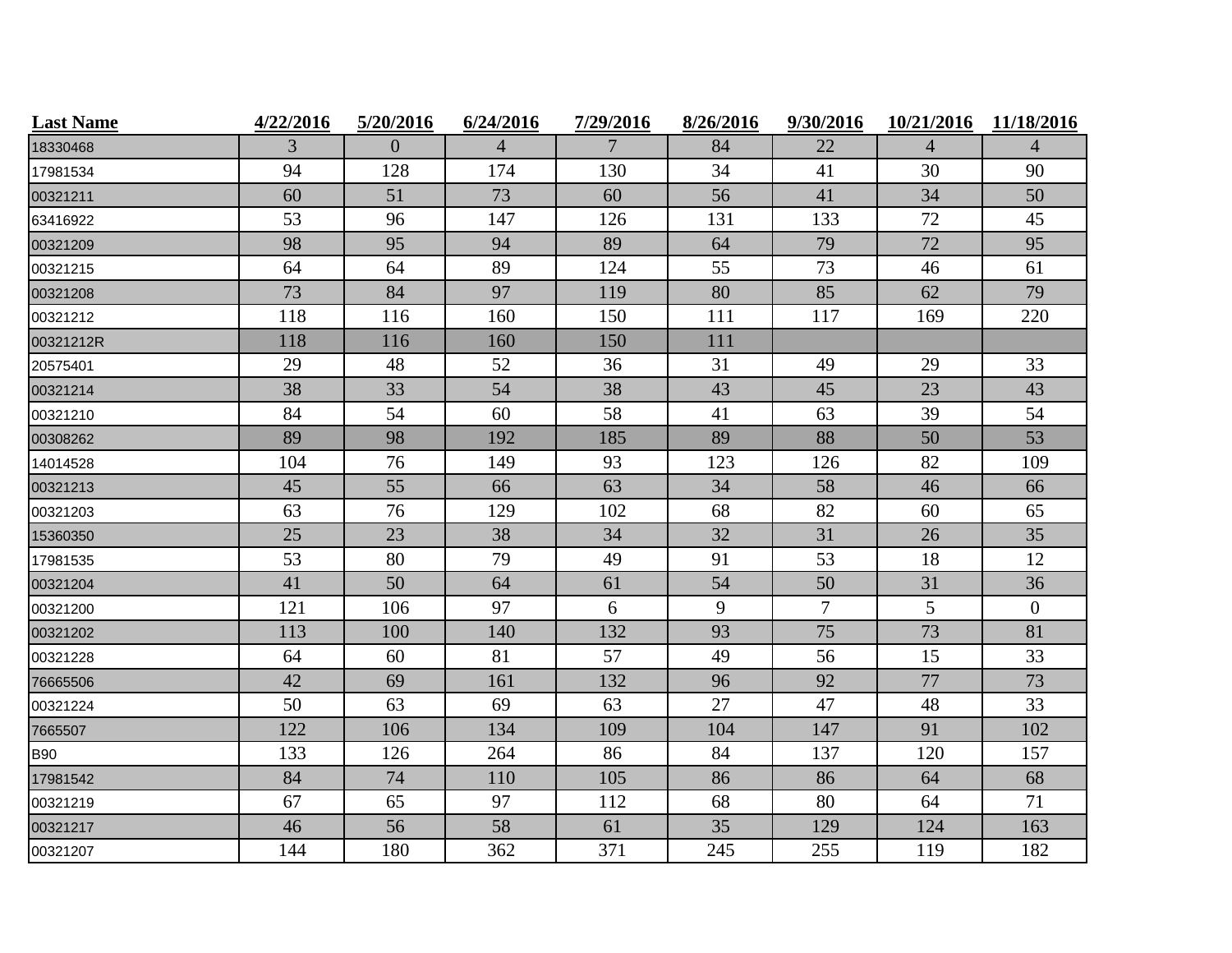| <b>Last Name</b> | 4/22/2016      | 5/20/2016      | 6/24/2016  | 7/29/2016  | 8/26/2016  | 9/30/2016  | 10/21/2016     | 11/18/2016     |
|------------------|----------------|----------------|------------|------------|------------|------------|----------------|----------------|
| 00321206         | 40             | 25             | 46         | 45         | 45         | 34         | 7              |                |
| 00321205         | 89             | 128            | 126        | 141        | 105        | 100        | 78             | 83             |
| 15819940         | 80             | 105            | 119        | 124        | 51         | 101        | 77             | 113            |
| 00321218         | 69             | 61             | 80         | 88         | 60         | 66         | 75             | 61             |
| 15819941         | 66             | 71             | 111        | 115        | 61         | 77         | 60             | 70             |
| 14449781         | 47             | 48             | 55         | 50         | 34         | 40         | 76             | 86             |
| 14449781R        | 47             | 48             | 55         | 50         | 34         |            |                |                |
| 15819942         | 187            | 315            | 594        | 364        | 129        | 116        | 101            | 134            |
| 321216           | 68             | 50             | 51         | 63         | 166        | 79         | 53             | 68             |
| 17981541         | 64             | 102            | 1896       | 146        | 52         | 55         | 52             | 69             |
| 14449733         | 160            | 125            | 184        | 176        | 155        | 160        | 73             | 126            |
| 58553719         | $\overline{0}$ | $\overline{0}$ | 6          | 25         | 20         | 20         | $\overline{0}$ | $\overline{4}$ |
| 14449733         | 80             | 105            | 138        | 505        | 105        | 136        | 129            | 238            |
| 00321201         | 102            | 88             | 249        | 146        | 105        | 107        | 78             | 93             |
| <b>B50</b>       | 80             | 84             | 119        | 132        | 82         | 94         | 60             | 76             |
| 21005458         | 96             | 124            | 163        | 223        | 230        | 188        | 127            | 171            |
| 21005455         | None           | None           | None       | None       | None       | None       | None           | None           |
| 21005454         | 25             | 24             | 36         | 30         | 24         | 30         | 24             | 21             |
| 00321223         | 89             | 123            | 177        | 193        | 142        | 145        | 130            | 87             |
| <b>M80</b>       | 164            | 153            | 249        | 273        | 182        | 204        | 150            | 203            |
|                  | <b>XXX</b>     | <b>XXX</b>     | <b>XXX</b> | <b>XXX</b> | <b>XXX</b> | <b>XXX</b> | 53             | 52             |
| 18330467         | 45             | 44             | 58         | 62         | 35         | 47         | 27             | 34             |
| M <sub>00</sub>  | 34             | 34             | 50         | 50         | 33         | 34         | 73             | 102            |
| <b>M01</b>       | 77             | 205            | 182        | 110        | 80         | 91         | 119            | 131            |
| <b>B05</b>       | 83             | 77             | 161        | 347        | 82         | 77         |                |                |
| <b>B05R</b>      | 83             | 77             | 161        | 347        | 82         |            | 97             | 99             |
| M10              | 85             | 103            | 124        | 134        | 58         | 102        | 197            | 240            |
| 17981539         | 122            | 135            | 170        | 182        | 145        | 152        |                |                |
| 17981539R        | 122            | 135            | 170        | 182        | 145        |            | 75             | 129            |
| <b>B25</b>       | 150            | 190            | 141        | 136        | 103        | 93         | 58             | 71             |
| 17981538         | 111            | 68             | 45         | 65         | 61         | 77         | 36             | 46             |